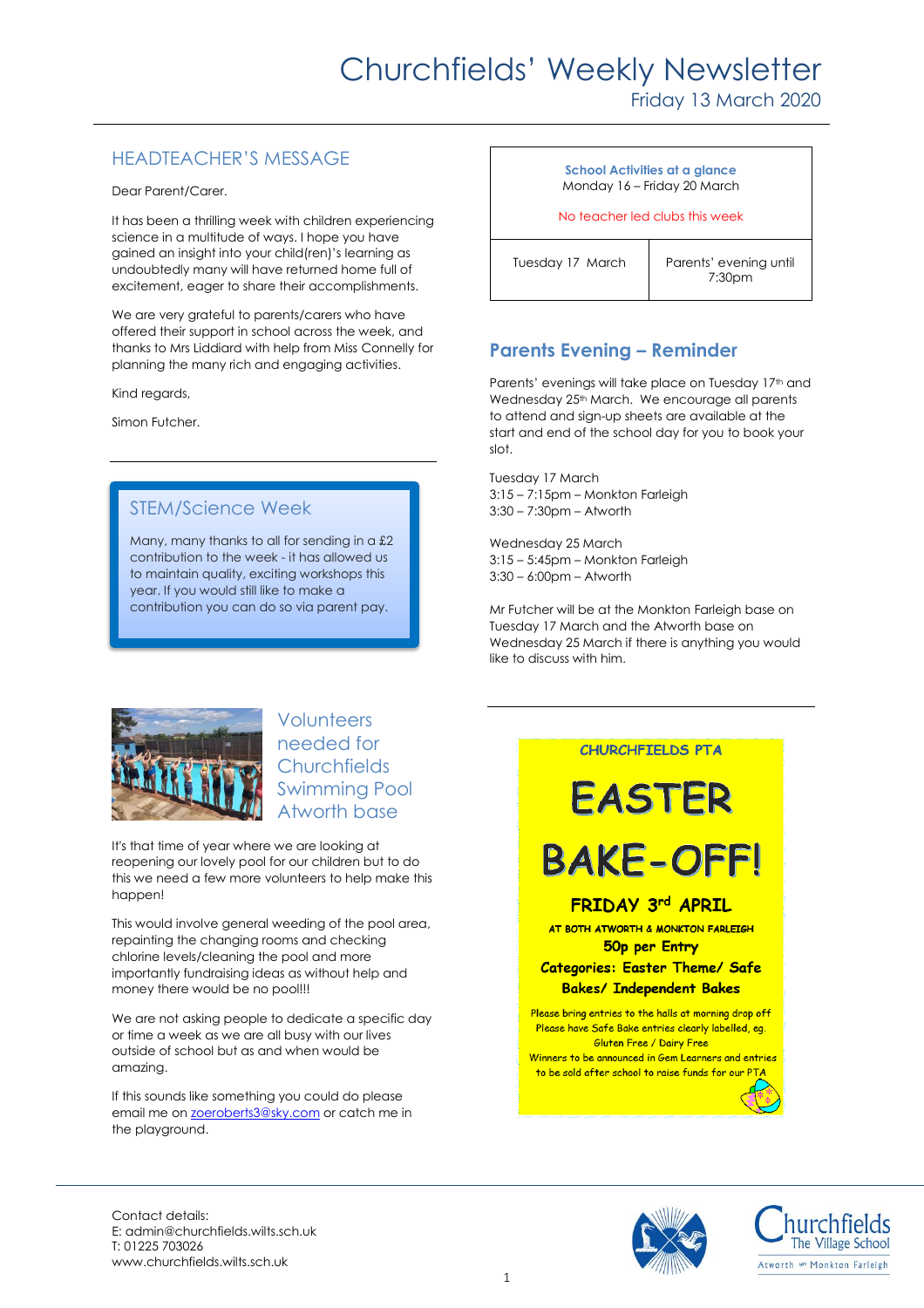## **STEM/Science Week 2020**

What a fantastic Science week we have had. I do hope your children have come home talking all about the learning and activities that have taken place. Huge thanks to the PTA for funding our visitors this week. The teachers and teaching assistants have all flung themselves into the week with great enthusiasm too, making a memorable week – especially 'Workshop Wednesday'. Your children are such great scientists and engineers - full of curiosity and keen to solve problems - it has been a delight to try and answer their questions and guide them in their challenges and investigations. It was super to see year 5 and 6 at Atworth lead their Science Share after school too.

Many of the pupils have been truly inspired by the brilliant presentations given by parents about their STEM careers and I am sure we now have some aspiring engineers, microbiologists, doctors, nurses, pharmacologists, environmental scientists, product developers etc. etc. in our midst. A **HUGE THANK YOU** to all those parents who have taken time to prepare a talk and come into school this week – you have made it a very special week.

Andrea Liddiard Science Leader



ON MONDAY 9TH MARCH A MAN FROM SPACE UK CAME IN. He showed us how the rocket launches by spraying rocket oil (it was actually table cleaner) and lighted it creating the same chain reaction to power the rocket. When that was finished there was liquid left in the oil.

Next we were given two containers with space rock in (sugar and yeast) after about 2 minutes it started to grow and we were looking for signs of life and it actually farted in test A! In test B it pretty much stayed the same.

Last but not least we did a pee test as in space water goes to your brain but as there is no gravity it doesn't go to your lungs so you have to look at the colour of your pee to see if you need medical attention. The darker the pee the worse. We were given marmite, water and lemon juice. We had 4 pots and we had to make worrying pee, bad pee, okay pee and right pee.

#### **Spencer**

## On the 9th March 2020 Mr Bennett (Theo's dad) came in to talk to US ABOUT HIS EXPERIENCE AS A SCIENTIST! He talked to us about his childhood of having a passion for

science. He now works for a company called Vectura who design and create inhalers. He brought in science equipment such as lab coats, goggles, pipettes, a microscope and loads more. He brought in some of his inhalers and aero chambers that his company produced. There were 3 stations with lots of equipment to help us learn something new. We loved Mr Bennett's lesson and we hope he comes again soon.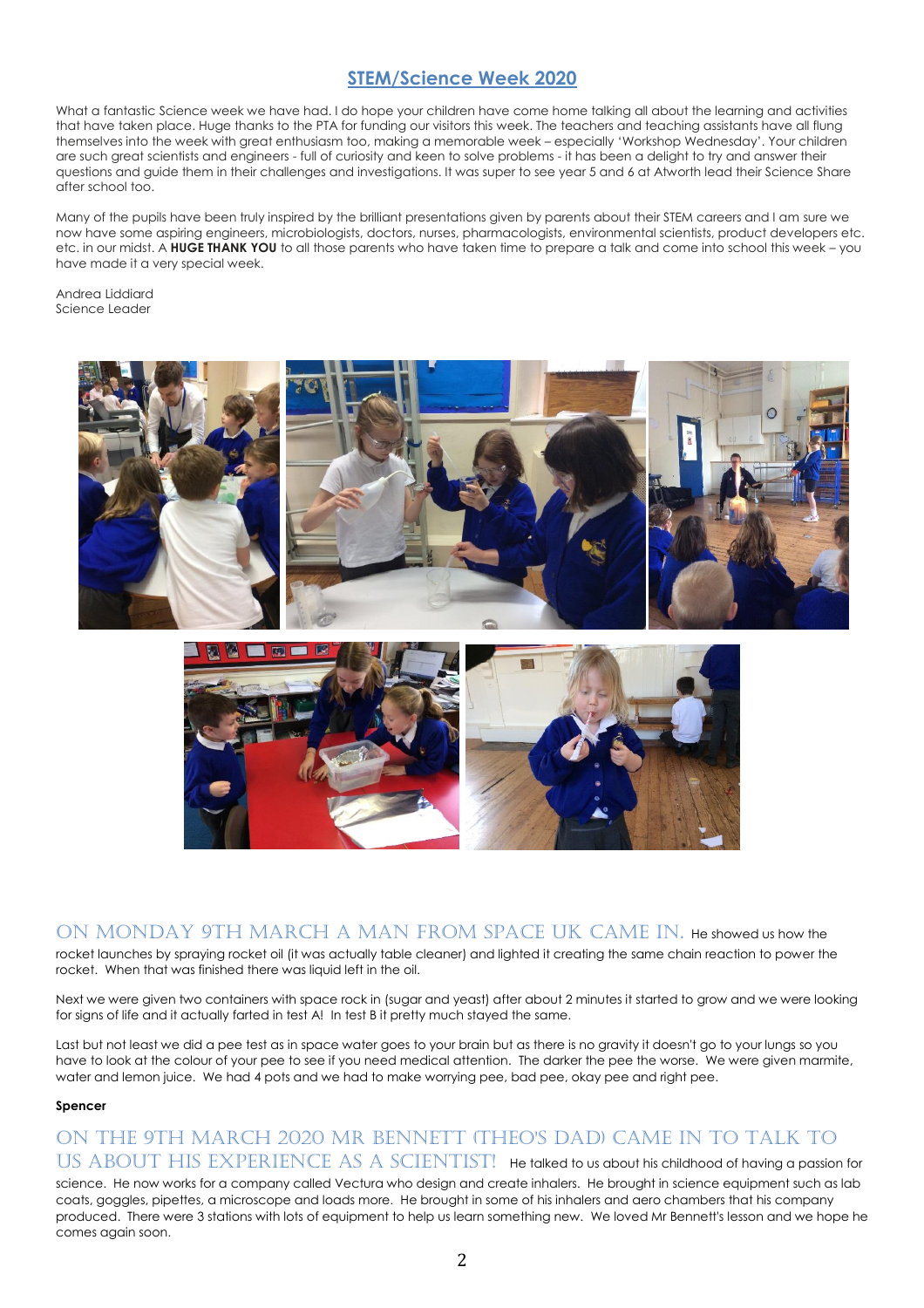### On Tuesday 10th of March, a scientist of renewable energy (Oliver FROM KINGFISHER'S MOTHER) CAME TO VISIT US. First we learnt about different types of energy

(renewable and non-renewable). We talked about satellites and wind and water turbines and how they power energy for houses. We looked at a video that shows how wind turbines work.

#### **Immy and Morgan**

## Workshop Wednesday

We were secret agents writing with invisible ink (lemon juice and milk). We started by using a paintbrush and dipping it into milk and writing down a secret message. We then let it dry then ironed it and it showed the message.

In another group we were looking at our hands. We cut out templates of hands, we then put straws and strings to look like the bones. Then you could bend them to make them move. We really enjoyed it.

One of the workshops was making boats. The boats were made out of tinfoil. We had to fill them with coins until they sank. We had to design them so they could hold the most. Some of us even put plasticine in as well as coins and tinfoil.

We also made rockets out of paper. You had to wrap the paper around the straw, and it sort of looked like a telescope. Then we had to cut out two triangles and stick them on the sides. Then we put the straw in the open bit of the rocket and blow and then you have a rocket.

We looked at constructing and engineering. One activity was to build something out of lego from a challenge card. The other challenge was to make a triangular prism, a cylinder and a cube. Then we put books on top of each shape and whichever had the most books on top before collapsing was the best. The cylinder was the winner because it didn't have any corners. On the other shapes though when one corner fell the whole thing fell.

We made helicopters by cutting them out and folding, then putting a paper clip on the bottom as the weight. We coloured them in and experimented. We had to try to make it spin clockwise and anticlockwise.

One of the activities was looking through microscopes. We learnt some scientific words such as specimen, lens and adjusters. The specimens were put in protective pots and I liked the two pence best. You could see the scratches and tiny writing. The pop[y seeds were interesting too. Although they looked round and smooth, they actually had craters and were shaped like kidney beans.

#### **Kestrels**

## Engineering talk

On the Thursday of science week we had a talk about engineering. We had two lovely ladies come in named Rachel and Joanna. They are both engineers. They told us about civil engineering, mechanical engineering and the projects that they do. They showed us how engineering works and how everything around us includes engineering. They showed us lots of pictures and videos about what engineers do when they work. Rachel told us about her work with the new underground railway (Crossrail) that she helped to build and they also said about all the work that goes into building big bridges, buildings and how they don't fall down. They have inspired loots of us at Churchfields to have an engineering career.

#### **Annabel and Castiel**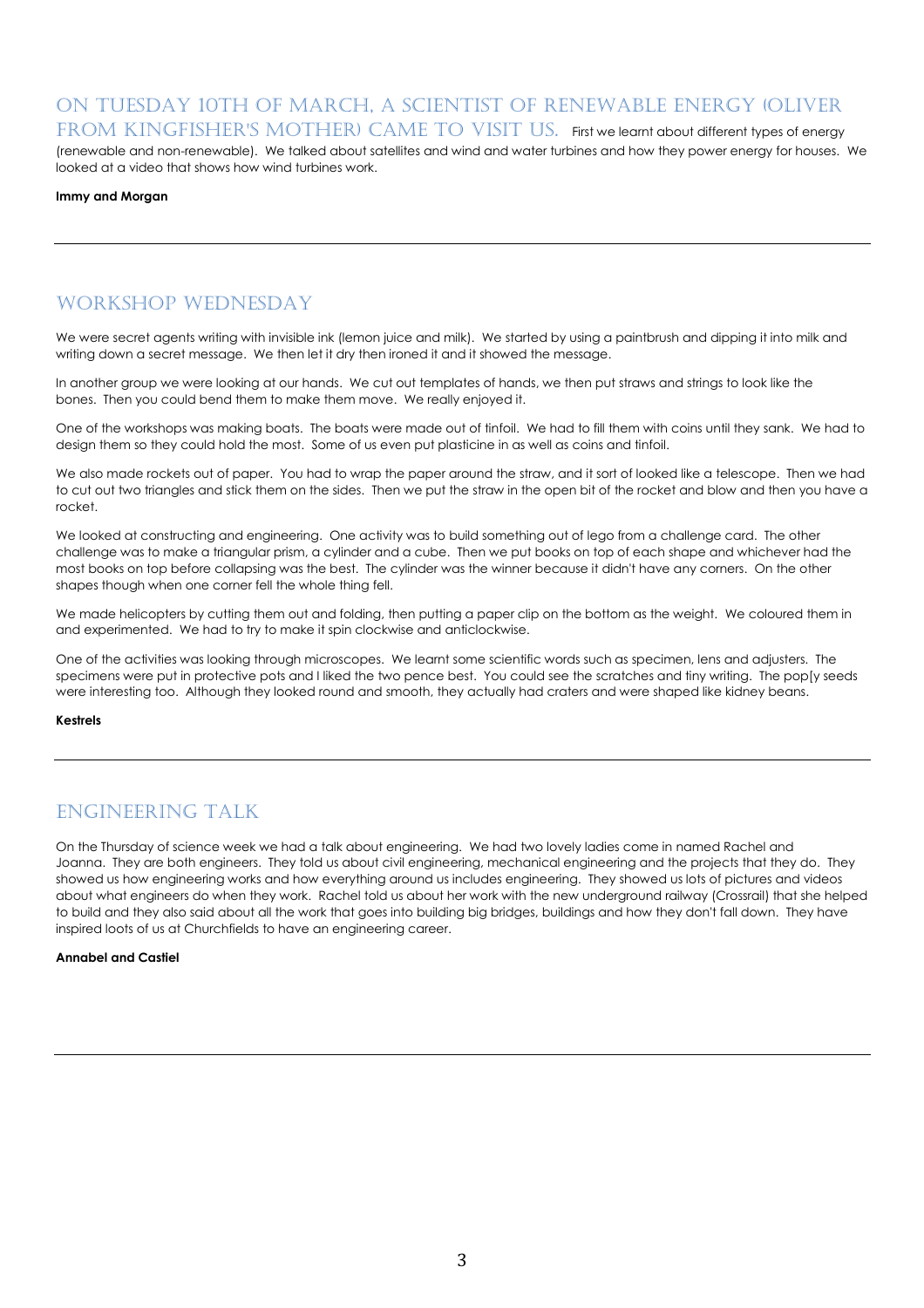## Kestrels have been researching famous scientists during their English lessons this week, and writing their biographies. They were really interested in the life stories of these scientists, and would like to share what they have discovered.

### **Charles Macintosh: the wizard of waterproofs**

Charles Macintosh (born in 1766, in Scotland) designed the first waterproof items.

When Charles left college his father encouraged him to become a merchant just like him: he denied this offer because he wasn't ready for business - yet.

As a young adult, Charles loved chemistry: the Bunsen burners, the samples, the liquid nitrogen, but most of all destroying/melting various substances.

One day when Mr Macintosh was doing his destructive ways, he decided to melt some rubber on two pieces of cloth and let it dry. He came back in a couple of hours and the fabric had been stuck together: he had made a waterproof outfit.

It did not go to plan as the tailors didn't approve; they told him that they couldn't join the pieces of cloth together because the water would go through the holes. The coats were a big hit after the Duke of York bought a waterproof cloak.

Charles made all sorts of things out of waterproof material such as bags and airbeds; these would be good for a trip to the Arctic and help protect things from the icy weather.

Even after Charles Macintosh died in 1843, people always put on a Macintosh raincoat when it rains.

**Emily**

## **Becky Schroeder: youngest child inventor**

Becky was born in Toledo, Ohio 1962. When her dad always pushed her to do her best. She loved doing homework in her car, but one day it was way too dark and she couldn't see her maths! Schroeder was very crafty little girl so she started to think.

Becky thought about a glow in the dark Frisbee and she researched it with her dad. Then she did research about a firefly and found out what makes it glow: its bioluminescence. But that's impossible to get.

Schroeder looked at her paper and thought. Finally she had an idea, to paint it yellow. But she realised she had used too much paint. Eventually Becky look at clipboards and painted that….it worked! Her dad was so impressed. Soon she had a lot of money.

She used it to start a company in New York! She was famous. Everyone used it (such as doctors and photographers) even NASA! Soon she had over 20 patents. She was the youngest female child inventor (USA) all for painting a clipboard!

**Alex**

## **Nikola Tesla: an electrical genius with a passion for maths**

Nikola Tesla was born in the dark night of a lightning storm on the 10th July 1856. Weirdly he grew up to study electricity. At school he was amazingly clever. He was mind blowing at maths and superb at science.

When he was a child he was given a picture of the Niagara Falls. He found this picture amazing; he thought it was an amazing way to conduct electricity. When he was 24 he moved to America to share his ideas. In America he was met by Thomas Edison. Thomas Edison asked him to make something to solve a problem in America. Nikola worked day and night to get it done. When Nikola asked for the money Thomas wouldn't pay him.

After this he refused to work with people but this meant he was low on money. He got a small time job digging ditches. This wasn't great for Nikola but it was feeding him. Then he decided to set up his own company. His company worked well for him and got him back on track with life.

In 1893 an opportunity came for him. He was asked to invent a way to light up 100,000 lights for the Chicago World Fair. It was a huge event and impressed millions of people.

Nikola carried his business on and many people followed; people were inspired by his work and progress through life. He went on to invent many well-known things like radio and remote control, neon lights and an electricity system named the Tesla coil. He has around 700 inventions under his name.

Nikola Tesla was an amazing man and left an amazing legacy for others to follow. Mr Tesla's death was in 1943 at the elderly age of 86. Nikola was an amazing scientist and mathematician who others must know more about.

#### **Annabel**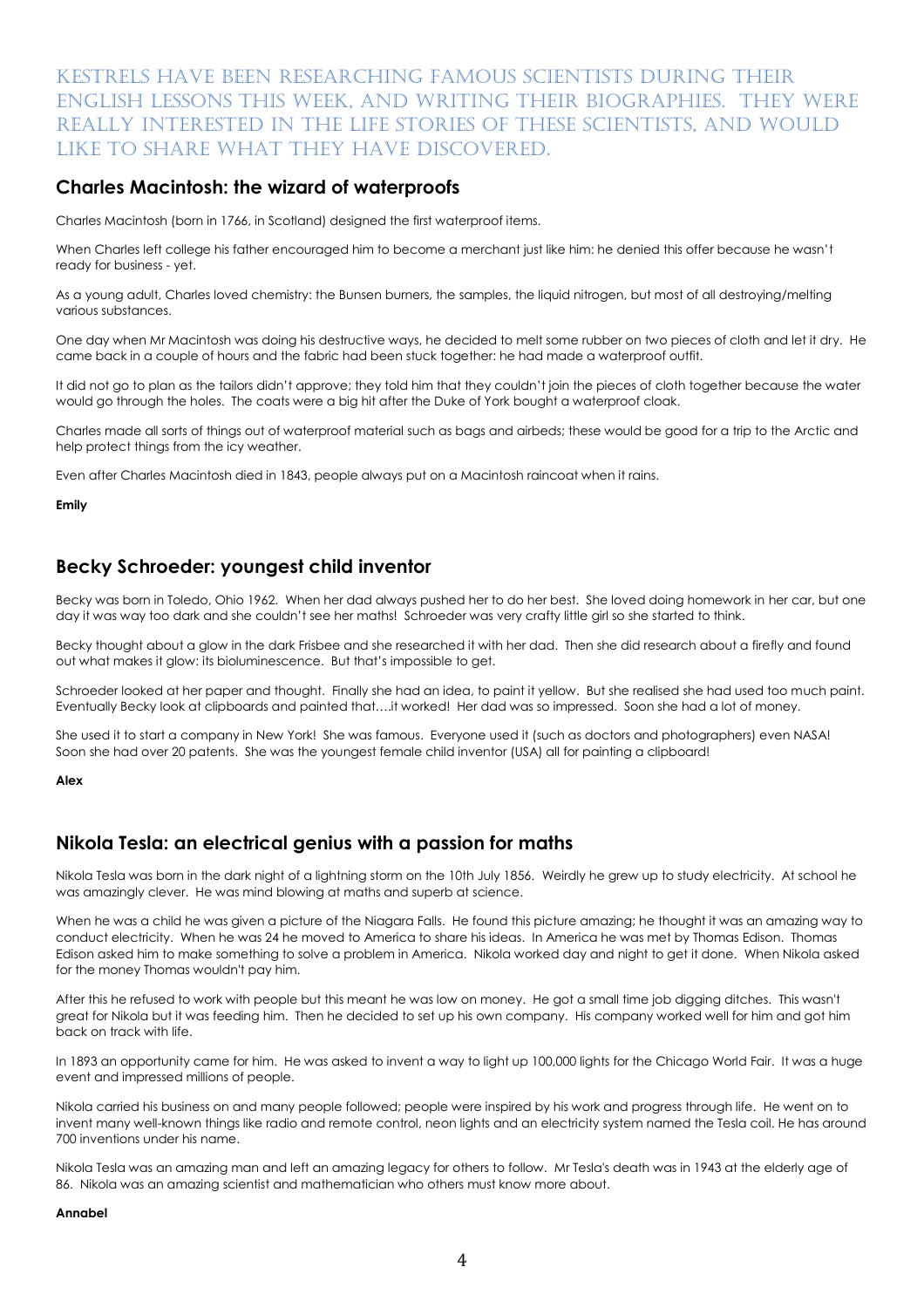## **Patricia Bath: laser genius**

Patricia Bath cured thousands of bind people using smart laser technology. Although she came from a poor family she worked hard and saved many families from despair.

She was born in 1942, Patricia was born in a poor suburb in New York. When she was young she was given a microscope as her dream was to help many people ad to work in medicine. It was rare where she lived to get a good career and definitely to become famous. With the help of her parents she worked hard and she won (at the age of 16) a science award for researching the link between cancer, nutrition and stress.

This meant the Head of Research was amazed and included her in his scientific paper. She then finished high school in just two years (half the expected time). She later went on and got a medical degree and became a doctor like she always dreamed of. This was only a small push to start her on her incredible journey. She soon joined two hospitals: Harlem and Columbia University. In Harlem there were poorer people and she started to realise that they couldn't afford eye surgery.

So she persuaded her professor to give eye surgery in Harlem for free. However then the way of doing it was grinding your cataracts so she learned about laser technology and in 1986 she developed a system called the laserphaco probe and this helped people who had been blind for over 30 years. The laserphaco probe dissolves the damaged eye leans and a new lens is inserted through a tiny cut.

Patricia was inducted into the Women in Medicine hall of fame in 2001 as a recognition of her incredible work.

**Spencer**

## **Marie Curie: great physicist and chemist**

Marie Curie was born in Warsaw, Poland on November 7 1867. She was the youngest of five children and both her parents were teachers so she got a head start on reading and writing. When she grew up she couldn't study because women weren't allowed to go to university in Poland.

She wanted to go to Paris in France. She didn't have enough money, so she saved up with her sister, Bronia, until they had enough to travel. Marie went around trying to earn money but she barely had enough to survive. Also it was freezing in the winters. Although she finally made her place in physics. This was a point when she met her husband: Pierre Curie.

Soon after earning her degree in physics she and her husband turned out to be researchers. Later on they found out a big chunk of rock that had energy in it. This was called uranium but it was quite slowly breaking down. So Marie and Pierre investigated this further. In 1898 they both discovered two new elements from the periodic table, which die down and radiate energy as well as uranium. They further on named them radium and polonium. She also came up with radioactivity.

In 1903 Marie and Pierre were awarded a Nobel Prize in physics. Further on in 1906, Pierre died in a horse and carriage accident. In 1911 she got awarded another Nobel Prize for chemistry.

Marie invented a portable X-ray machine called, "petites Curies" which helped millions of men in World War I. Doctors also found out that it could help people that have cancer. Sadly Marie died in 1934 from cancer.

**Sam**

## Visit from Mrs Sparey Friday 13 March

Today we looked at the different types of engineering but focused mainly on software engineering. We looked at the two different methods of how to create a game. The first was agile, which is if you need a car to move some crates of toys then you would start off with a tiny car and then improve until you have made a lorry or as big of a car as you need. Then we looked at the other method which is waterfall, when you do everything in a straight line which means the process can take longer. Then we played a game to understand the process of how software engineers work. We had two boxes, one filled with 50 balls and the other empty. We tried to get the balls into the other box, but everyone had to touch each ball. We all had so much fun, we really enjoyed it and had lots of fun learning new things about engineering that we didn't know before.

**Maisy & Rosie**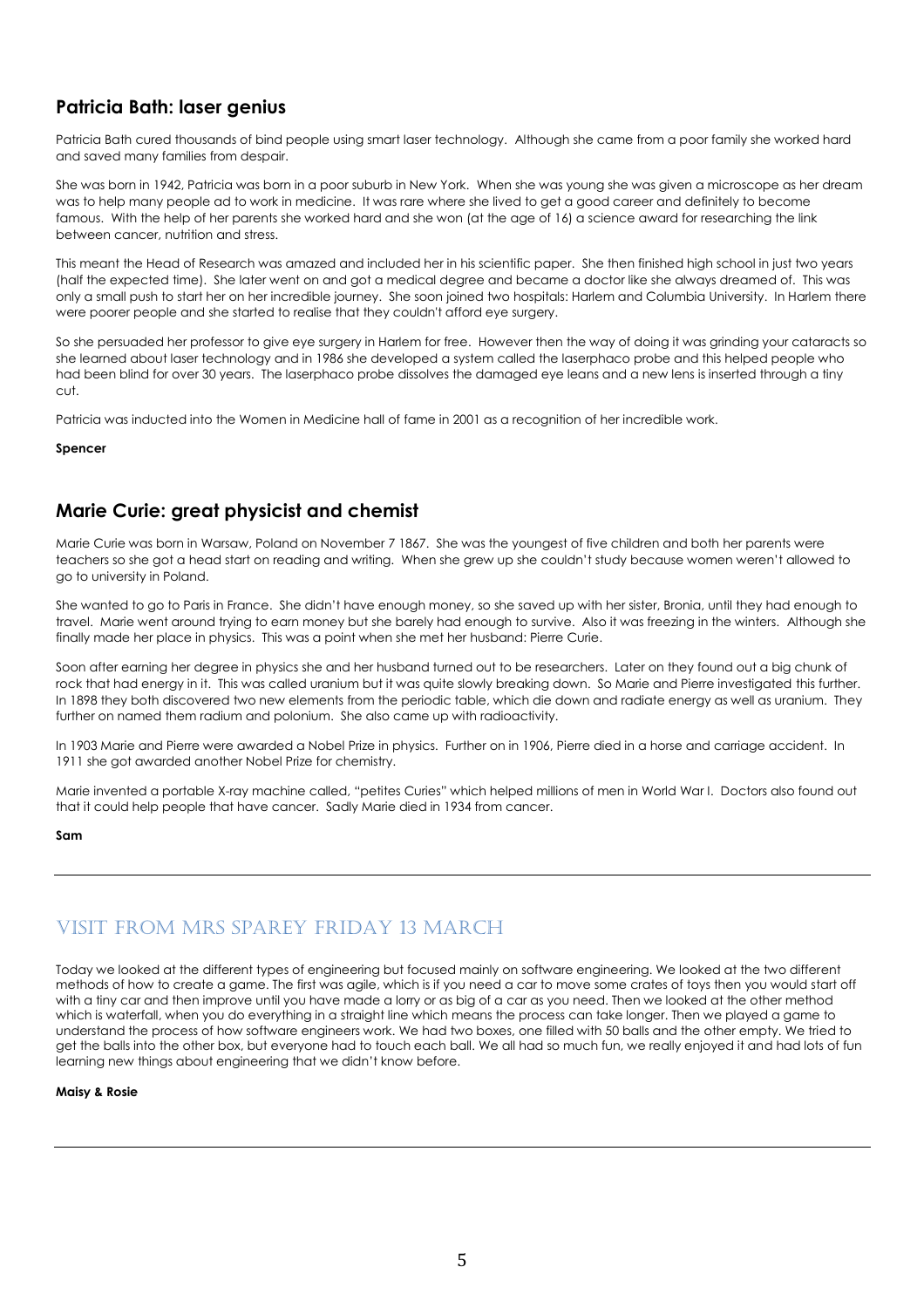## This morning Kingfisher and Woodpecker class were delighted to HAVE A VISIT FROM MRS KIRSTY DALTON. Kirsty is a nurse and works alongside many schools and many many children and young adults.

We discussed the importance of washing our hands, how we take temperatures, apply bandages and plaster of paris for casts. The children were then tasked with many wonderful activities, putting into practice lots of the skills talked about.

Kirsty also talked about looking after our wellbeing and that of others. She read some wonderful stories that helped explain how our emotions work and impact on us. We especially loved, The Colour Monster.

It was a terribly informative and practical morning and was very much enjoyed and loved by all of the children and adults. Thank you!







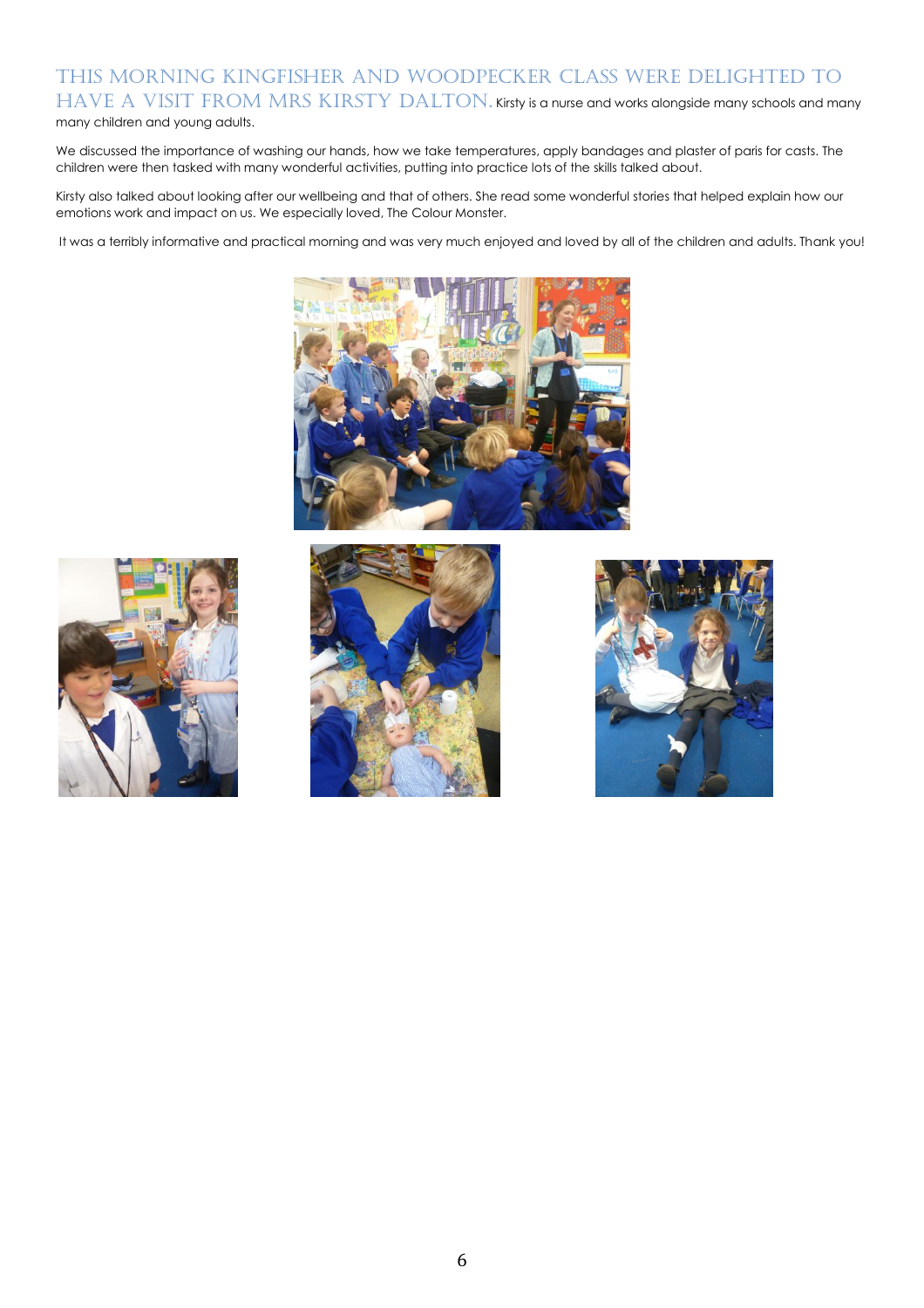## DIARY DATES TERM 4:

| Term 4                            |                                                                                         |
|-----------------------------------|-----------------------------------------------------------------------------------------|
| Monday 16 March - Friday 20 March | No teacher led after school clubs this week                                             |
| Tuesday 17 March                  | Parents' evening until 7:30pm                                                           |
| Wednesday 25 March                | Parents' evening until 6:00pm                                                           |
| Wednesday 25 March                | <b>WOW Day</b>                                                                          |
| Friday 03 April                   | Nightingale Class and Years 3 & 4 Falcon<br>class<br><b>Swimming Melksham Blue Pool</b> |
| Wednesday 01 April                | Easter Service Atworth Church 1:15pm                                                    |
| Wednesday 01 April                | Easter Concert Atworth Hall 3:30-5pm                                                    |
| Friday 03 April                   | Churchfields PTA Easter Bake Off                                                        |
| Friday 03 April                   | End of Term 4                                                                           |

Future INSET days for Academic Year 2019/2020: Monday 01 June 2020 Wednesday 22 July 2020

#### **Term Dates 2020**

Term 4: 24 February 2020 – 03 April 2020 Term 5: 20 April 2020 – 22 May 2020\* Term 6: 01 June 2020 – 22 July 2020

\*Early May Bank Holiday is Friday 08 May 2020